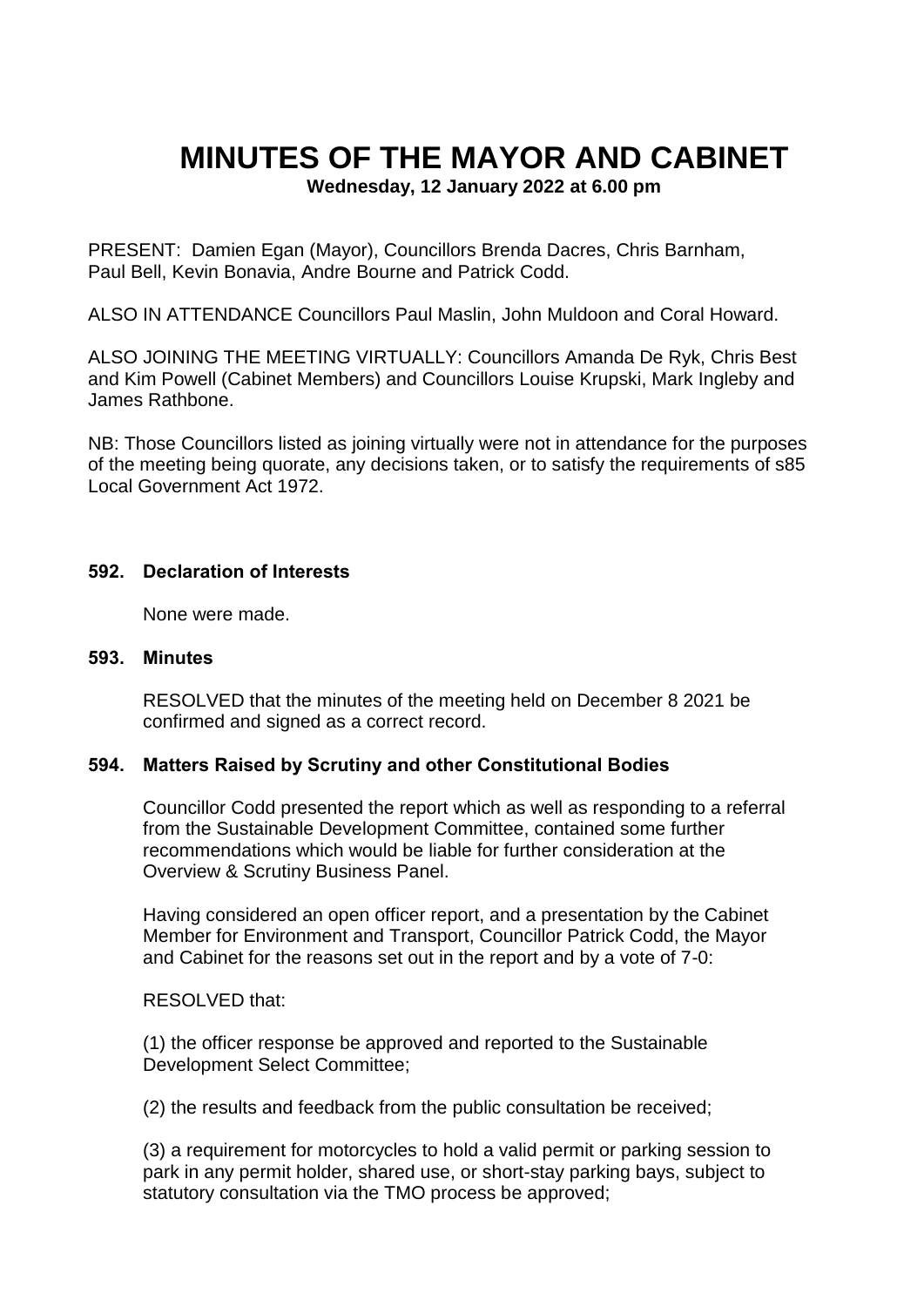(3) a new proposed pricing structure for motorcycle parking charges, subject to statutory consultation via the TMO process be approved;

(4) authority be delegated to the Executive Director for Housing, Regeneration and Public Realm to consider the outcome of the TMO statutory consultation process and whether to approve the implementation of the new scheme.

#### **595. Young Mayor's Budget 2020-2021**

Following a presentation by Councillor Barnham there was a detailed presentation followed by questions and answers on the proposal to fund the Bank of Things, by the outgoing Young Mayor, Femi Komolafe, the outgoing Deputy Young Mayor, Aaliyah Odedina and a Young Advisor, Shanti Elliott.

The Mayor paid tribute to Femi and his team for serving two years through the pandemic while at the same time maintaining a high level of activity as reflected in their Powerpoint presentation and in the written report.

Having considered an open officer report, and presentations by the Cabinet Member for Children's Services and School Performance, Councillor Chris Barnham, and by the outgoing Young Mayor, Deputy Young Mayor and a Young Advisor, the Mayor and Cabinet, for the reasons set out in the report and by a vote of 7-0

RESOLVED that that the Young Mayor's budget proposals set out in section 8 be approved.

#### **596. Lewisham and Lee Green Low Traffic Neighbourhood: Consultation and next steps**

The report was presented by Councillor Patrick Codd, the Cabinet Member for Environment and Transport. In moving the recommendations, Councillor Codd said they reflected the COP26 accords to tackle climate change by aiming to reduce the number of car journeys as part of the process.

Councillor Paul Maslin, the Chair of Overview and Scrutiny confirmed the Business Panel would scrutinise the outcomes reached by the Cabinet at their next meeting on Tuesday January 25.

Councillor Louise Krupski, the Chair of the Sustainable Development Select Committee, reported that her Select Committee had considered the proposals and had expressed a range of views.

Councillor James Rathbone, a Lee Green Ward Councillor outlined the history of the proposals since 2019 and expressed support for the latest recommendations

Councillor Mark Ingleby, the Mayor's Cycling Champion, added his support for the recommendations.

Rosamund Addo Kissi-Debra, mother of Ella Roberta, attended saying she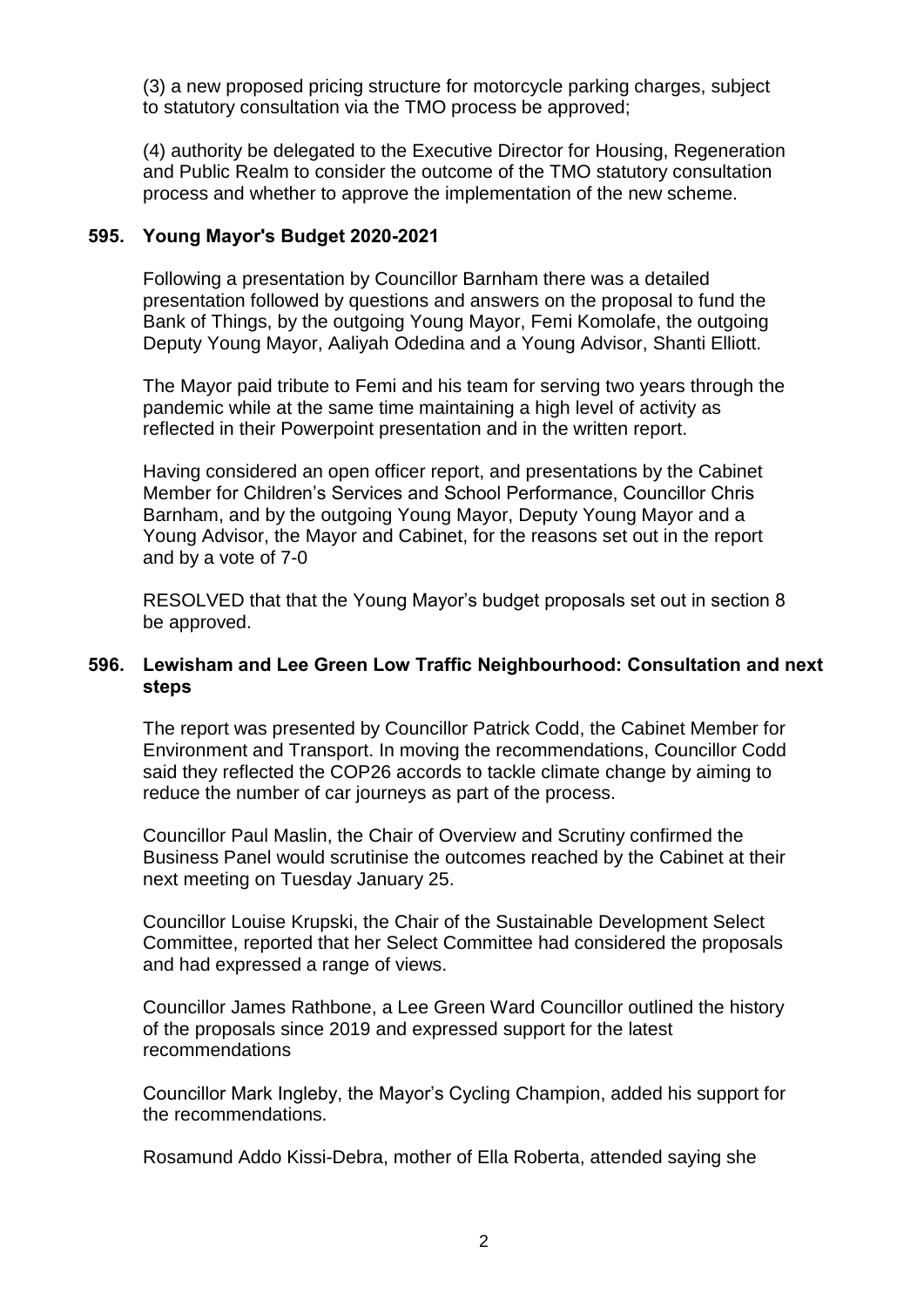was present to represent her remaining children. Their health had been monitored during the operation of the LTN and she remained concerned about the effects of pollution on young people. She suggested that rather than be made permanent, the LTN only be extended by six months. She reserved the right to seek a possible Judicial Review on the Cabinet's decision.

Brian Turpin representing Lewisham Cyclists suppoted the case made by Councillor Ingleby and asked that the LTN be made permanent.

In concluding the debate, the Mayor said difficult decisions had to be made. He believed he should follow the evidence on air quality and traffic counts which demonstrated behavioural change had taken place. In supporting the recommendations he asked that there be continuous monitoring over the next six months and a report come back to Cabinet.

Having considered an open officer report, and presentations by the Cabinet Member for Environment and Transport, Councillor Patrick Codd, Councillors Maslin, Krupski, Rathbone and Ingleby and by two members of the public, the Mayor and Cabinet for the reasons set out in the report and from the options available, by a vote of 7-0:

#### RESOLVED that:

(1) the findings of the review of the LTN, including the data monitoring and feedback from the public consultation be noted;

(2) the Equalities Impact Assessment (EqIA) and specific equalities considerations summarised in section 8 and the full EqIA detailed in Appendix J, be received;

(3) proposals for a permanent traffic order retaining the revised Lewisham and Lee Green LTN be published, and that the statutory processes be conducted, be approved;

(4) the physical modal filters within the Lewisham and Lee Green Low Traffic Neighbourhood be converted to automatic number plate recognition (ANPR) camera enforcement and that Lewisham blue badge holders and emergency services be exempt;

(5) officers work with schools in the LTN area to implement traditional school streets, where schools are supportive;

(6) additional complementary measures be implemented within the LTN and surrounding areas, subject to statutory processes and detailed design, including:

- planters/trees and green spaces
- additional electric vehicle charging points
- additional bike hangars and cycle stands
- additional and/or improved pedestrian crossing points
- new seating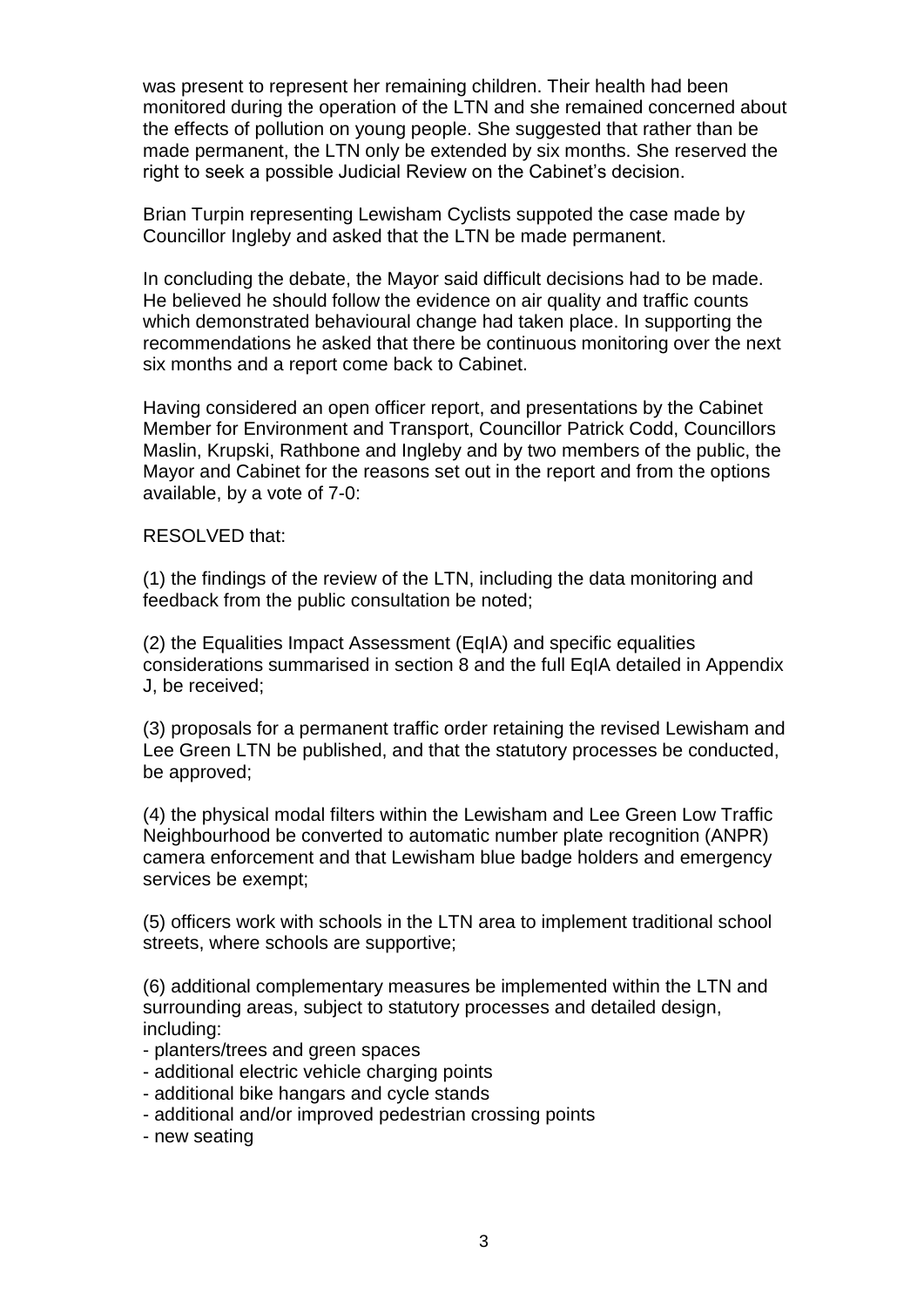(7) approval be given to continue to monitor the area using a range of indicators, including, but not limited to, traffic counts, speed surveys, air quality and bus journey times.

(8) officers use their existing delegated powers to implement the above recommendations and deliver the package of complementary measures.

### **597. Council Tax Base 2022-23**

Having considered an open officer report, and a presentation by the Cabinet Member for Finance & Resources, Councillor Amanda De Ryk, the Mayor and Cabinet, for the reasons set out in the report and by a vote of 7-0,

RESOLVED that:

(1) the Council Tax Base calculation for 2022/23, as set out in the annual Council Tax Base government return, attached at Appendix A; be noted;

(2) Council be recommended to agree a Council Tax Base of 88,904.9 Band D equivalent properties for 2022/23;

(3) Council be recommended to agree a budgeted Council Tax collection rate of 95.0%;

(4) Council be recommended to agree no changes be made to the Council Tax Reduction Scheme (CTRS) for 2022/23, that eligible claimants make a minimum contribution of 25% towards their council tax;

(5) Council be recommended to approve the continuation of the discretionary Council Tax discount of 100% for care leavers up to the age of 25, as set out in section five;

(6) Council be recommended to agree that the existing policy of a 0% discount for second homes for 2020/21 be continued for 2022/23, as set out in section five; and

(7) Council be recommended to agree that the existing policy of a 0% discount for empty homes Class A (an empty property undergoing structural alteration or major repair to make it habitable) be continued, as set out in section five;

(8) Council be recommended to agree that the existing policy of a 100% discount awarded for a period of four weeks and then a 0% discount thereafter, for empty homes – Class C (a substantially empty and unfurnished property) be continued, as set out in section five of this report;

(9) Council be recommended to agree that the existing Long Term Empty Property homes premium of 100% for properties empty between 2 and 5 years, and 200% for those empty for over five years continues, and introduce a 300% premium for properties that remain empty for 10 years or more, as set out in section five;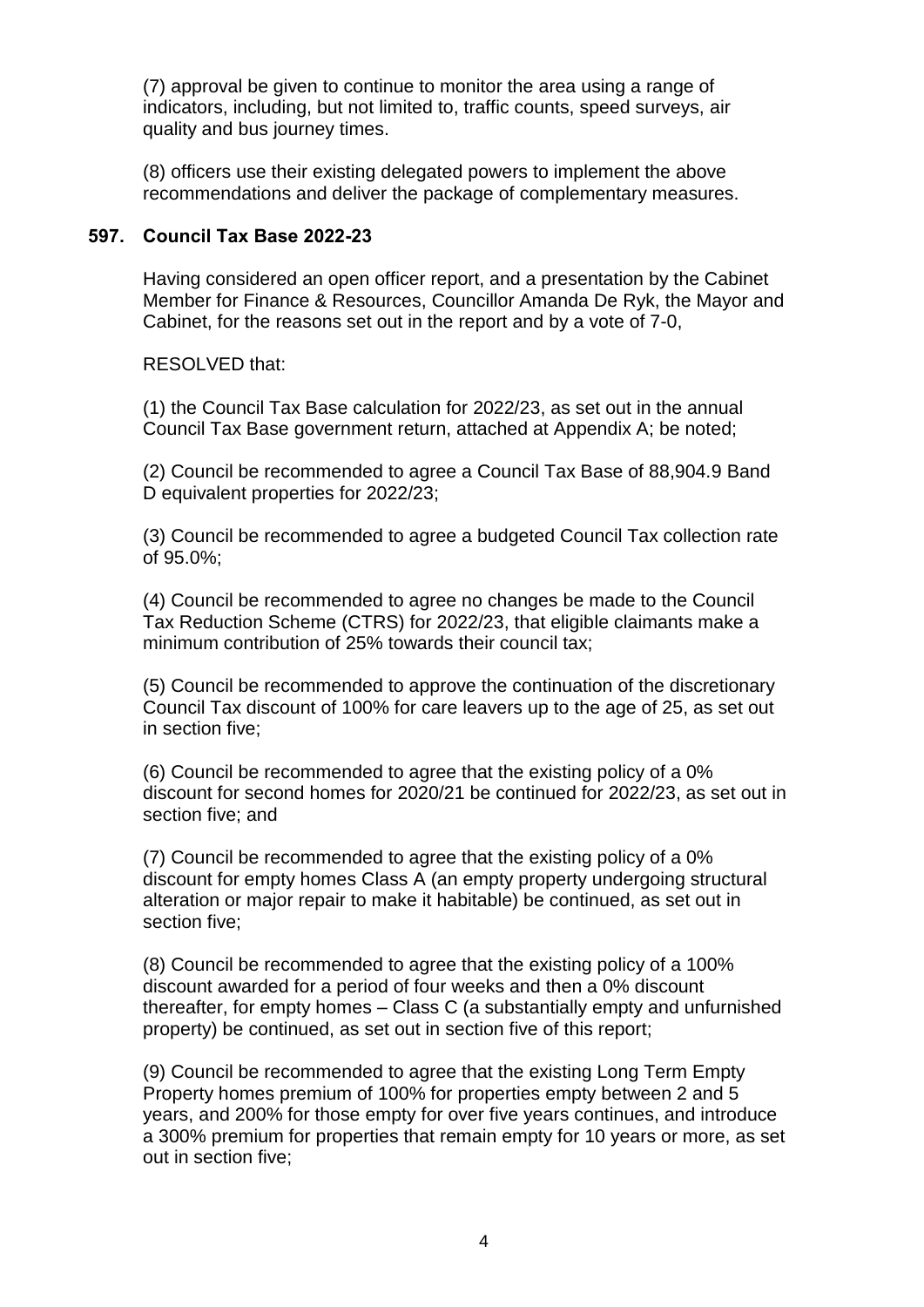(10) Council be recommended to agree the introduction of a 25% 'sanctuary' discount to ensure residents eligible for a single person discount are not financially worse off as a result of housing a refugee, as set out in section five;

(11) the proposed 2022/23 National Non Domestic Rate (NNDR) estimated net yield of £70m be noted, based on current information available and excluding any potential additional Covid reliefs or rateable value changes; and

(12) Council be recommended to agree to delegate the approval of the final 2022/23 NNDR1 form to the Executive Director for Corporate Resources for submission by the deadline of 31 January 2022.

#### **598. Housing Revenue Account Budget 2022/23**

Having considered an open officer report, and presentations by the Cabinet Member for Finance & Resources, Councillor Amanda De Ryk, and by the Cabinet Member for Housing & Planning, Councillor Paul Bell, the Mayor and Cabinet, for the reasons set out in the report and by a vote of 7-0,

RESOLVED that:

(1) the comments of the Housing Select Committee be received;

(2) having considered the views of those consulted on the budget, and subject to proper process, as required, the following recommendations be approved; t

Housing Revenue Account

(3) the consultation report on service charges to tenants' and leaseholders in the Brockley area, presented to area panel members on 10th November 2021, as attached at Appendix 3, be noted;

(4) the consultation report on service charges to tenants' and leaseholders and the Lewisham Homes budget strategy presented to area panel members on 24th November 2021 as attached at Appendix 4;

(5) an increase in dwelling rents of 4.1% be set (an average of £4.07 per week) – as per the formula rent calculations outlined in section 4;

(6) an increase in the hostels accommodation charge by 4.1% be set (or £3.27 per week), in accordance with formula rent calculations;

(7) the following average weekly increases/decreases for dwellings be approved for:

(a) service charges to non-Lewisham Homes managed dwellings (Brockley) to ensure full cost recovery and 5.90% inflationary uplift for 2022/23;

|           | caretaking        | 5.90% | (E0.29) |
|-----------|-------------------|-------|---------|
| $\bullet$ | grounds           | 5.90% | (E0.13) |
| $\bullet$ | communal lighting | 5.90% | (E0.08) |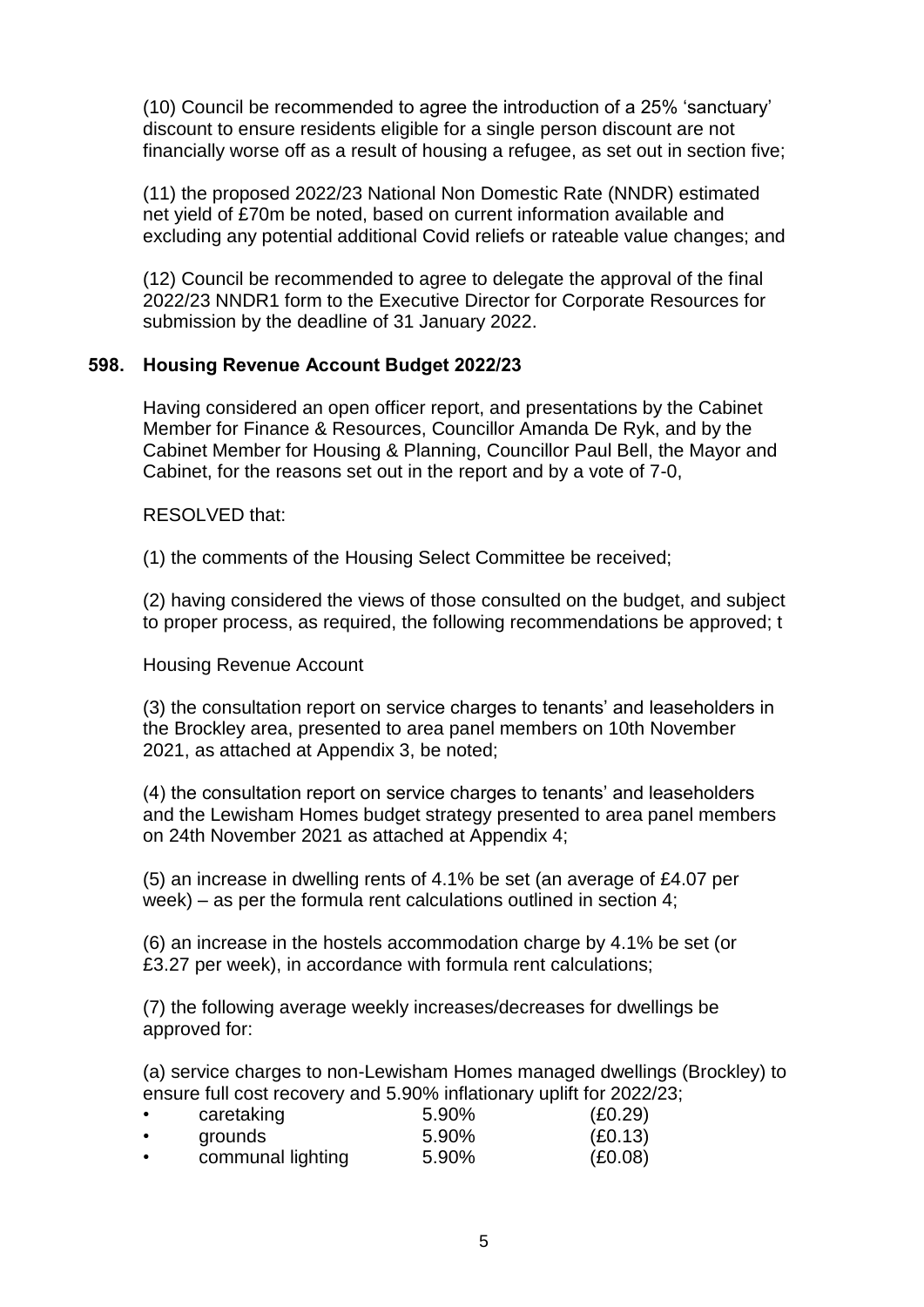| $\bullet$ | bulk waste collection | 5.90%    | (E0.09) |
|-----------|-----------------------|----------|---------|
|           | window cleaning       | 5.90%    | (£0.01) |
| $\bullet$ | tenants' levy         | $0.00\%$ | (E0.00) |

(b) service charges to Lewisham Homes managed dwellings:

| $\bullet$ | caretaking          | 4.00%  | (E0.27) |
|-----------|---------------------|--------|---------|
| $\bullet$ | grounds             | 4.00%  | (E0.09) |
| $\bullet$ | window cleaning     | 8.00%  | (E0.01) |
| $\bullet$ | communal lighting   | 20.00% | (E0.21) |
| $\bullet$ | block pest control  | 15.00% | (E0.27) |
| $\bullet$ | waste collection    | 0.00%  | (E0.00) |
| $\bullet$ | heating & hot water | 10.00% | (E1.05) |
|           | tenants' levy       | 0.00%  | (E0.00) |
|           | bulk waste disposal | 4.00%  | (E0.03) |
|           | sheltered housing   | 0.00%  | (£0.00) |

(8) the following average weekly percentage changes for hostels and shared temporary units be approved for;

- service charges (hostels) caretaking etc.; no change
- energy cost increases for heat, light & power; no change
- water charges increase; no change

(9) an increase in garage rents by 4.9% (£0.77 per week) for Brockley and Lewisham Homes residents be approved as outlined in Appendix 6;

(10) the budgeted expenditure be noted for the Housing Revenue Account (HRA) for 2022/23 is £304.0m, split £94.4m revenue and £209.6m capital, which includes the decent homes and new build programmes;

(11) the HRA budget strategy cut proposals in order to achieve a balanced budget in 2022/23, be approved, as attached at Appendix 1;

(12) to write off twenty-one cases of Former Tenants' Arrears as set out in paragraphs 4.25 to 4.28 and Appendix 7, totalling £365,462.94; HRA Capital Programme;

(13) the 2021/22 Quarter 2 HRA Capital Programme monitoring position and the Capital Programme potential future schemes and resources be noted, as set out in section 5;

(14) the significant proposed rise in prudential borrowing of more than £397.5m by 2026/27, primarily to fund the Building for Lewisham programme capital plans, be approved;

(15) the 2022/23 to 2026/27 HRA Capital Programme of £723.1m, as set out in section 5, be approved.

#### **599. Annual Complaints Report 2020-2021**

Having considered an open officer report, and a presentation by the Cabinet Member for Democracy, Refugees and Accountability, Councillor Kevin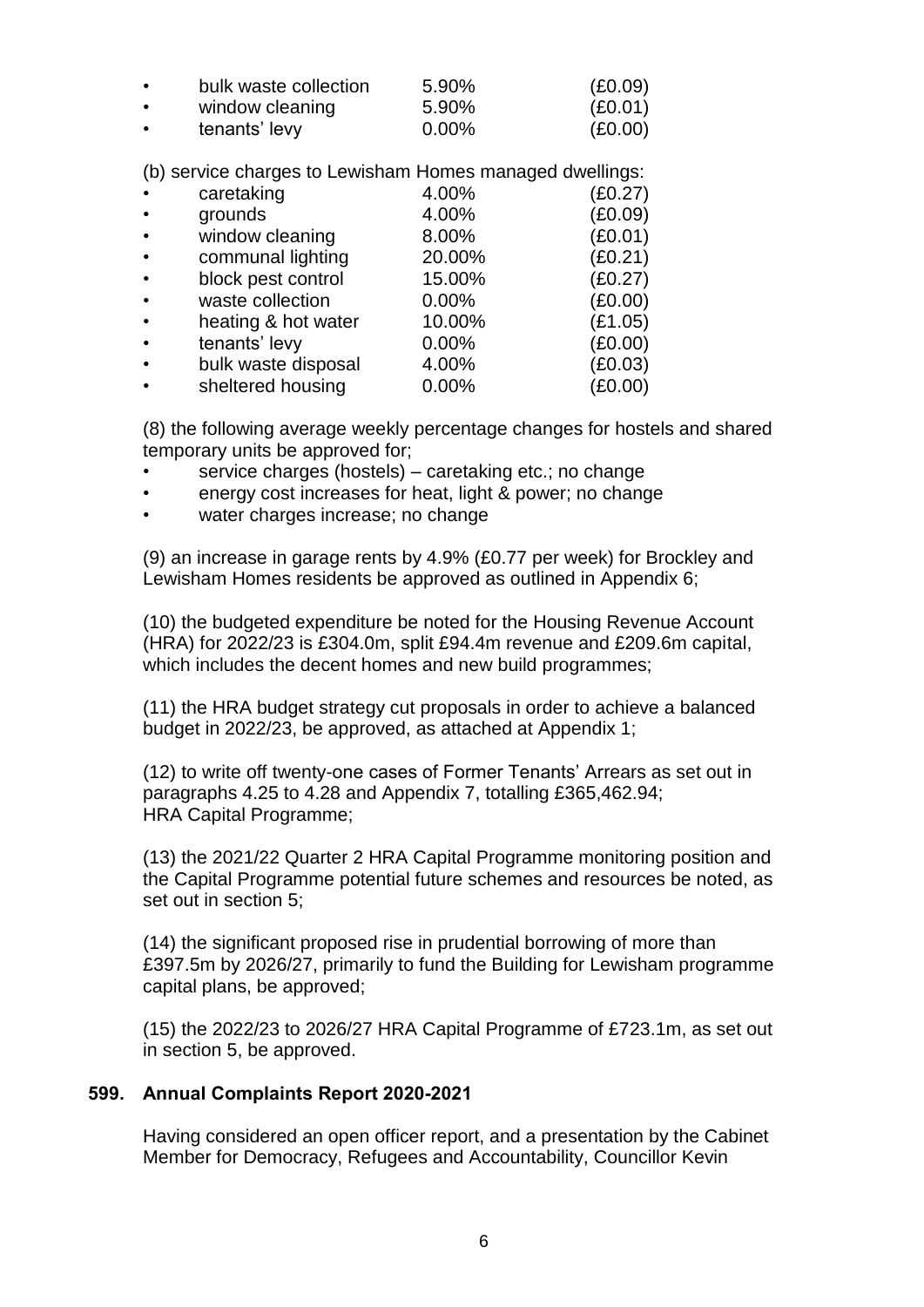Bonavia, the Mayor and Cabinet, for the reasons set out in the report and by a vote of 7-0,

RESOLVED that the contents of the report including the improvement action plan under Appendix 5 be noted

## **600. Building for Lewisham Ladywell s105 Consultation**

Having considered an open officer report, and a presentation by the Cabinet Member for Housing and Planning, Councillor Paul Bell, the Mayor and Cabinet, for the reasons set out in the report and by a vote of 7-0,

RESOLVED that:

(1) the responses to the consultation carried out on The Longbridge Road Estate under Section 105 of the Housing Act 1985 and Section 137 of Part V of the Housing Act 1996 between 1 November 2021 and 29 November 2021 be received;

(2) the responses to the consultation carried out with leaseholders and freeholders between 1 November 2021 and 29 November 2021 be received;

(3) having considered the responses to the consultation, with the proposal to build new homes on the site of the former Ladywell Leisure Centre be continued, subject to planning permission being granted.

## **601. Building for Lewisham Update (part 1)**

Having considered an open and a confidential officer report, and a presentation by the Cabinet Member for Housing and Planning, Councillor Paul Bell, the Mayor and Cabinet, for the reasons set out in the report and by a vote of 7-0,

RESOLVED that:

(1) the allocation of funding be approved and Lewisham Homes appoint a contractor once the procurement process is complete to deliver construction works for 5 new homes at the scheme known as Elderton Road Garages at a scheme cost indicated in Part 2;

(2) Subject to planning permission being granted, the allocation of funding be approved and Lewisham Homes appoint a contractor once the procurement process is complete to deliver construction works for 5 new homes at the scheme known as Walsham Road Garages at a scheme cost indicated in Part 2;

(3) Subject to planning permission being granted, the allocation of funding be approved and Lewisham Homes appoint a contractor to undertake the necessary enabling works for the Greystead Road development and support investment works at a cost stated in Part 2; and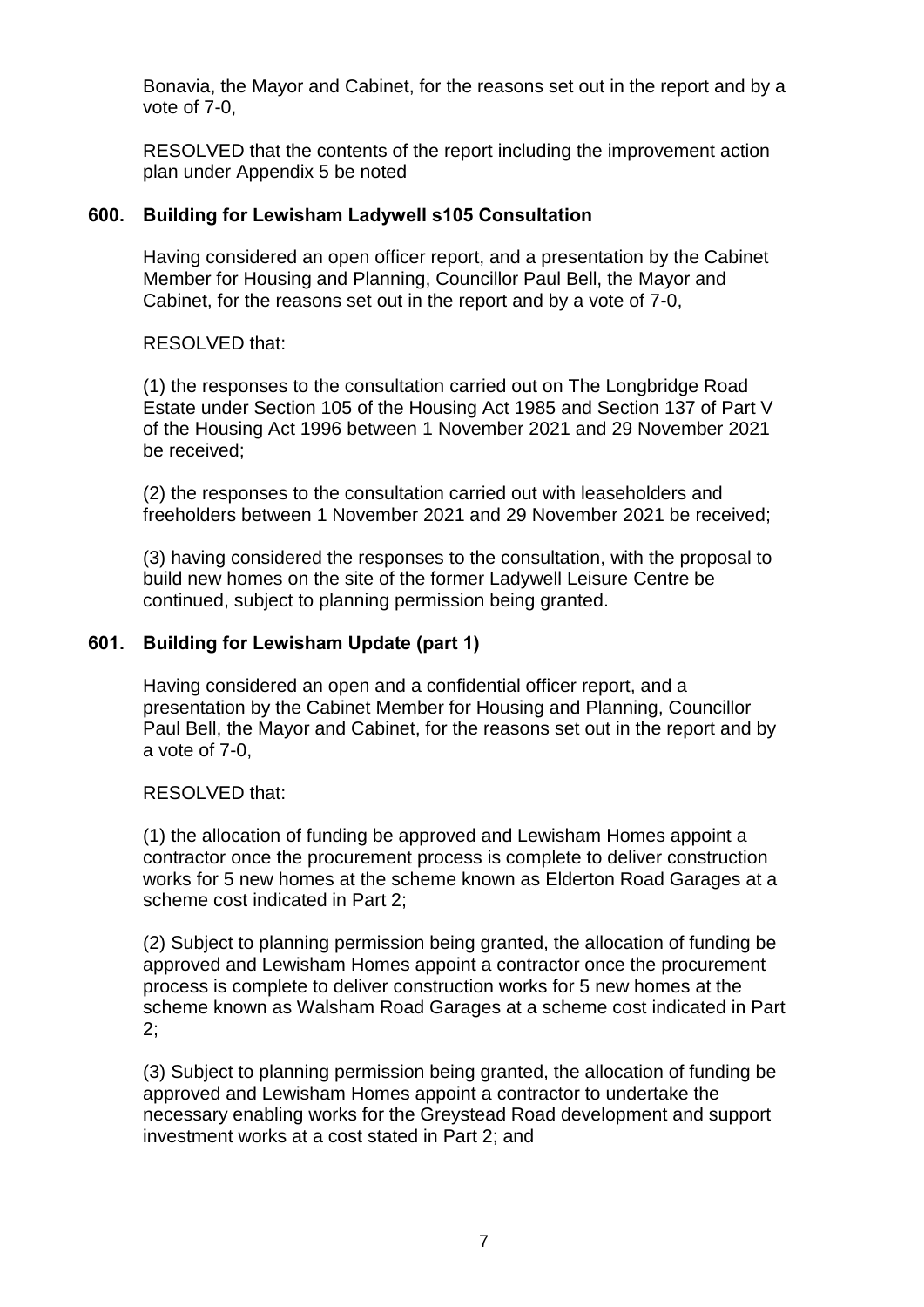(4) authority be delegated to the Executive Director of Corporate Resources in consultation with the Executive Director for Housing, Regeneration and Public Realm and Director of Law, Governance and Elections, to agree the final contract sum and Total Scheme Costs.

### **602. Mayow Road Supported Living - Award of contract (part 1)**

Having considered an open and a confidential officer report, and a presentation by the Cabinet Member for Health & Adult Social Care, Councillor Chris Best, the Mayor and Cabinet, for the reasons set out in the report and by a vote of 7-0,

RESOLVED that the award of contract for the supported living service at Mayow Road be made to PLUS (Providence Linc United Services) for a contract period of 4 years, at a total value of approximately £3,453,561 following a mini-competition carried out under Lot 1: Supported Living of the Framework Agreement for Adults with Learning Disabilities 2019-2023.

## **603. Lewisham Community Wellbeing Service**

Having considered an open officer report, and a presentation by the Cabinet Member for Health & Adult Social Care, Councillor Chris Best, the Mayor and Cabinet, for the reasons set out in the report and by a vote of 7-0,

RESOLVED that approval be given to officers to extend the contract held with BLG Mind, for the delivery of the Lewisham Community Wellbeing service for the period of March 2022 to February 2023 at a cost of £560,345

## **604. Food and Garden Waste Contract Award (part 1)**

Having considered an open and a confidential officer report, and a presentation by the Cabinet Member for Environment and Transport, Councillor Patrick Codd, the Mayor and Cabinet, for the reasons set out in the report and by a vote of 7-0,

#### RESOLVED that:

(1) the contract be awarded to East London Biogas Limited for the provision of the disposal and treatment of the food waste and garden waste based on their tender, for a period of three years with a extension for another two years upon M&C agreement at an estimated annual cost of £240,498.

(2) the current contract be extended for a further two months until 31st March 2022 at an estimated cost of £140,000.

## **605. Proposed revisions to the Statement of Community Involvement**

Having considered an open officer report, and a presentation by the Cabinet Member for Housing and Planning, Councillor Paul Bell, the Mayor and Cabinet for the reasons set out in the report and by a vote of 7-0,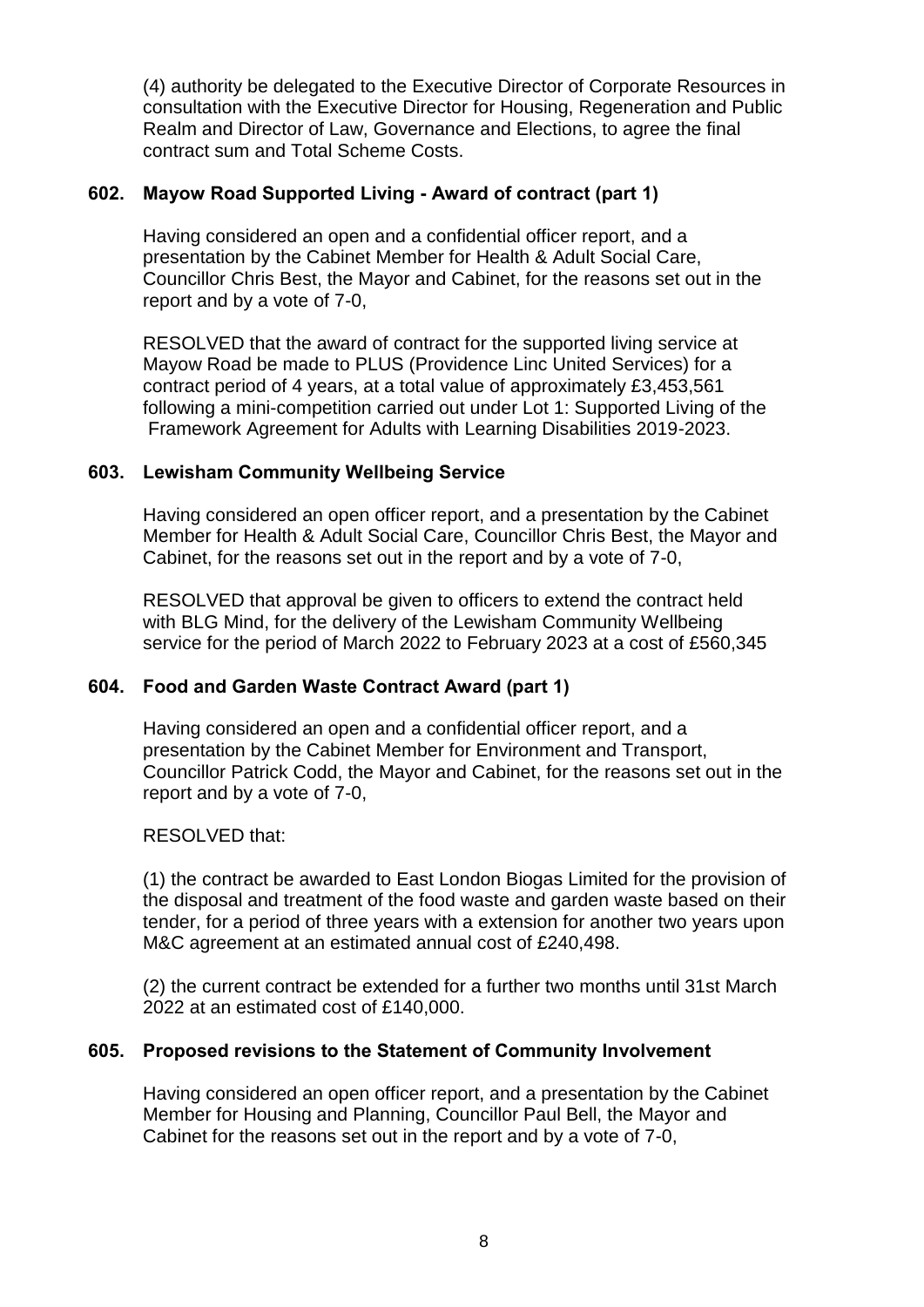RESOLVED that:

(1) an amendment to paragraph 6.9 of the Councils Statement of Community Involvement be authorised so that the requirement to refer certain schemes to the Design Panel applies at pre-application stage and not at application stage and;

(2) the reference to the Design Panel be amended so as to read Design Review Panel.

### **606. Contract Award-School Minor Works Programme Consultant (part 1)**

Having considered an open officer report, and a presentation by the Cabinet Member for Children's Services and School Performance, Councillor Chris Barnham, the Mayor and Cabinet for the reasons set out in the report and by a vote of 7-0,

#### RESOLVED that:

(1) the award of contract, for an initial period of 4 years,be made to McBains Limited for the provision of a Surveyor-led Multi-Disciplinary Consultancy Service to design and project manage the School Minor Works Programme 2022 to 2025;

(2) the value of this contract be based on an annual percentage rate of 6.45% of the annual total SMWP works cost and assuming a SMWP budget of £2.58m, this would equate to an estimated annual fee of £166,410, with an estimated potential total value of £665,640 over the four year period.

(3) the contract will include a break clause every 12 months, for a period of up to 4 years, from 2022 to 2025 and an option to extend the contract for a further year allowing the Council to terminate the contract at the end of each year at its own discretion.

#### **607. Exclusion of Press and Public**

This item was not required.

#### **608. Building for Lewisham Update (part 2)**

This item was considered in conjunction with the Part 1 report on the same subject.

#### **609. Mayow Road Supported Living - Award of contract (part 2)**

This item was considered in conjunction with the Part 1 report on the same subject.

#### **610. Food and Garden Waste Contract Award Report (part 2)**

This item was considered in conjunction with the Part 1 report on the same